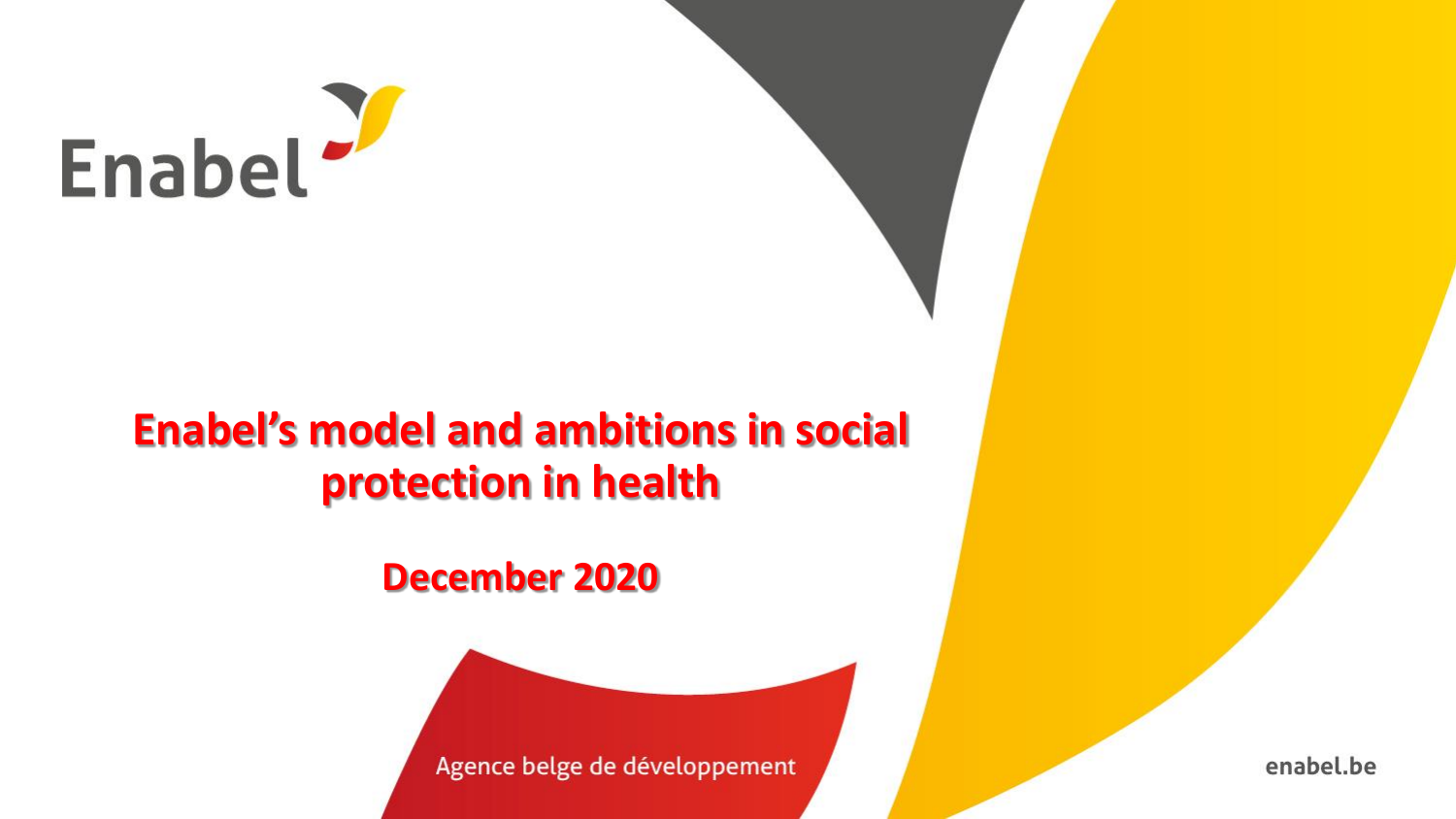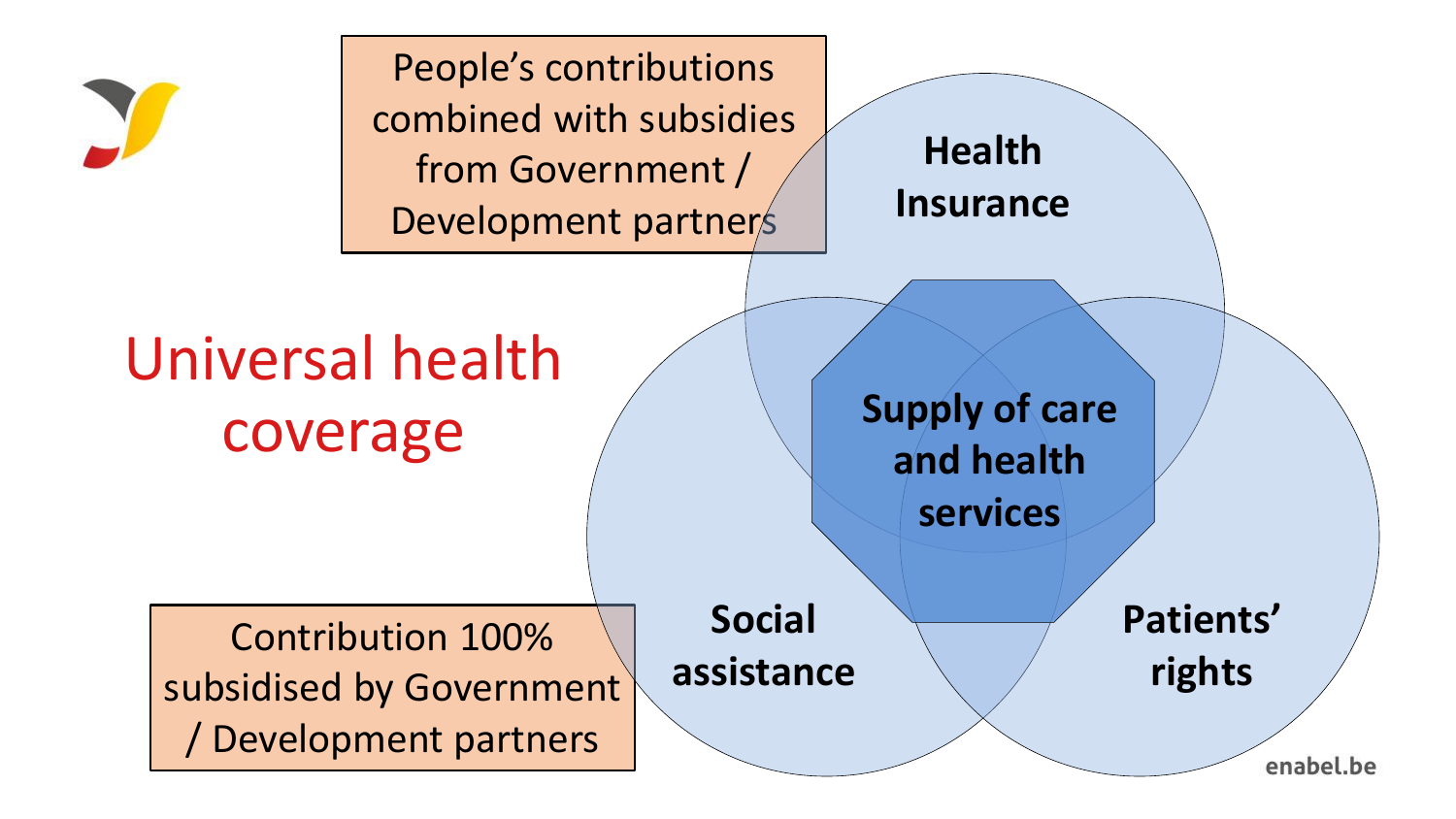

• UHI: Universal Health Insurance = **Large scale, professionalised**, in principle **'mandatory'** and **Public**

• **Concentrating on the informal sector:** no solidarity possible with formal health insurance

• Applied in Senegal; ongoing in Niger and Mauritania (EU project); Preparatory study in Guinea (EU?), and others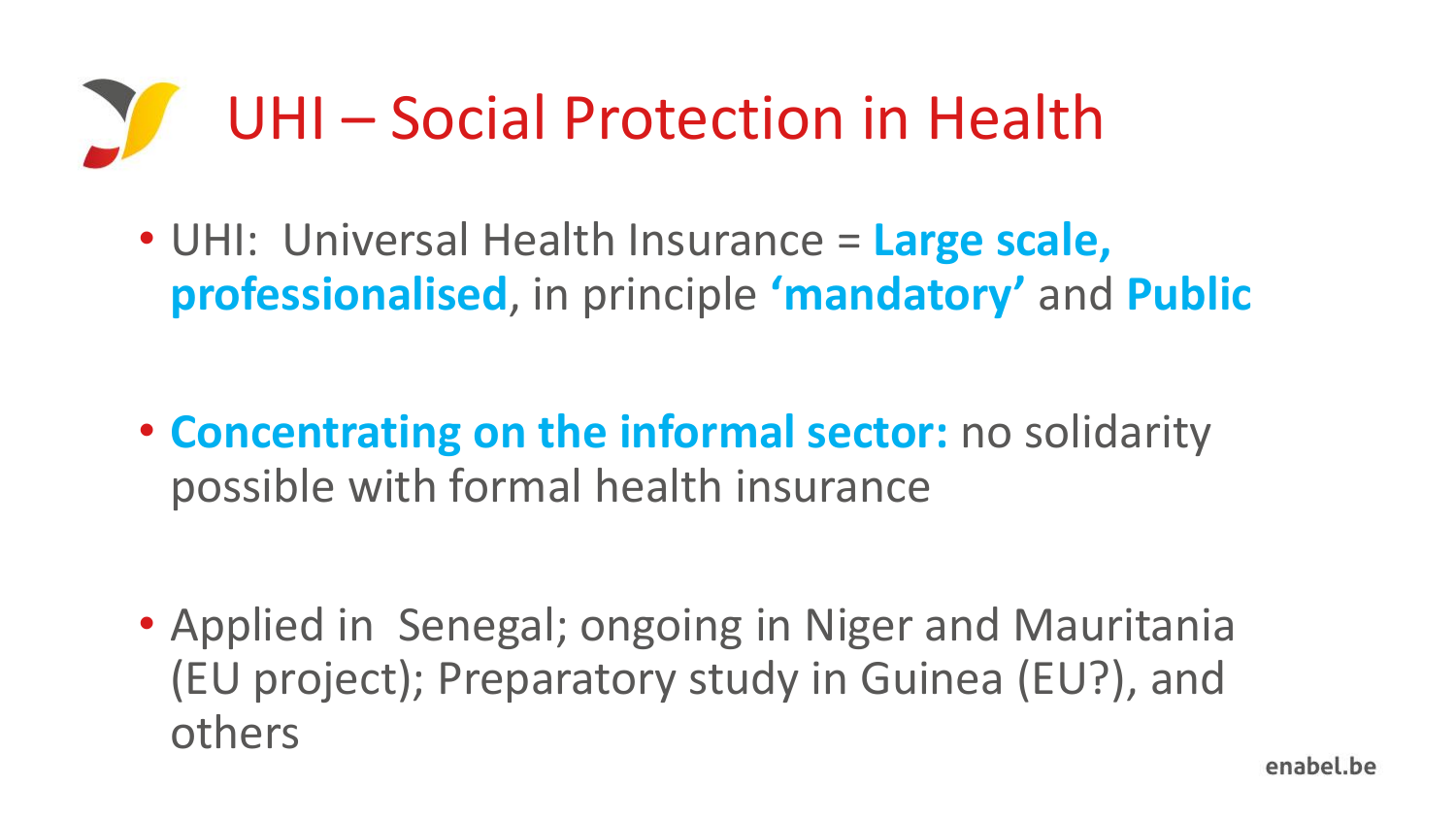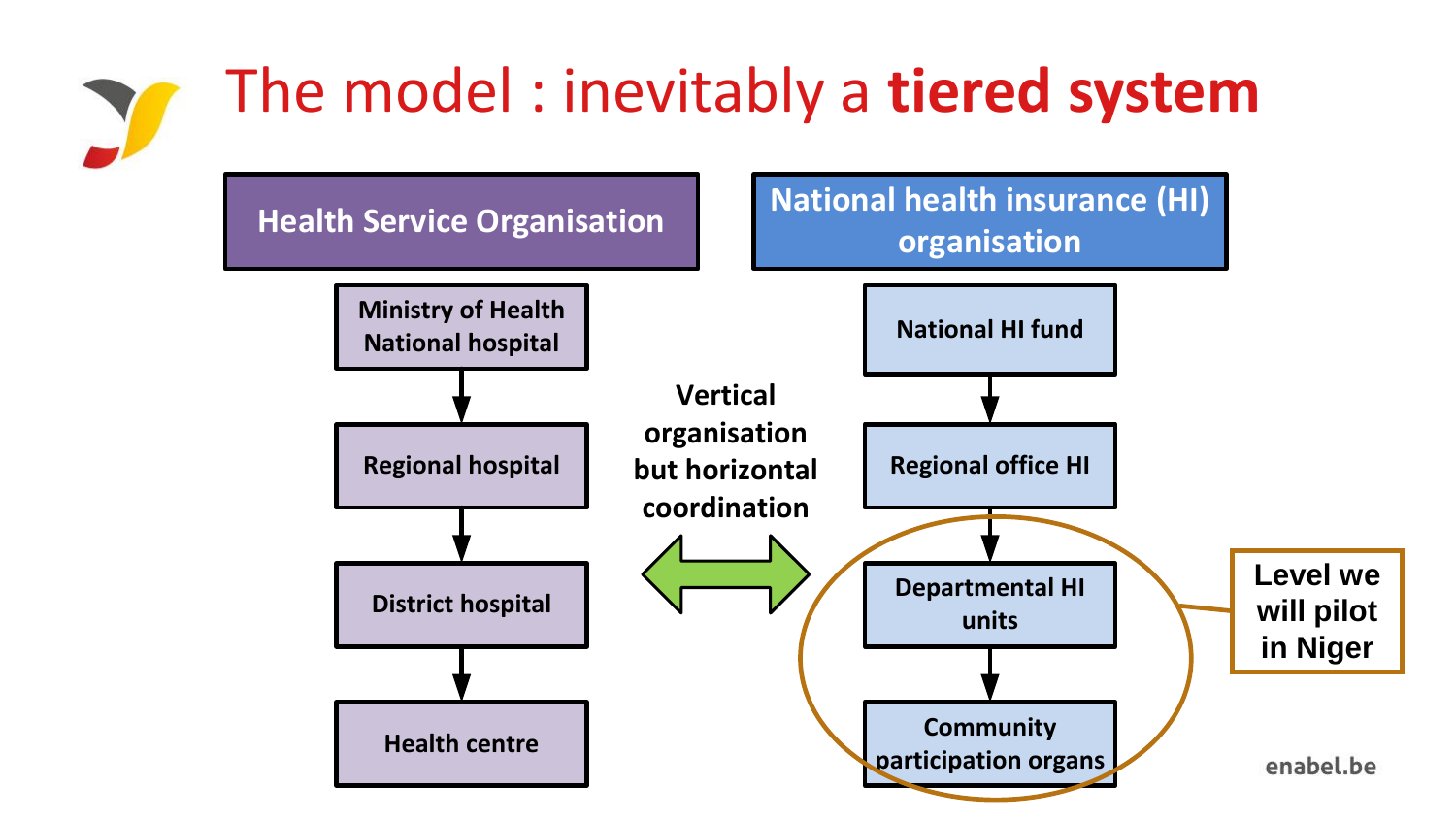